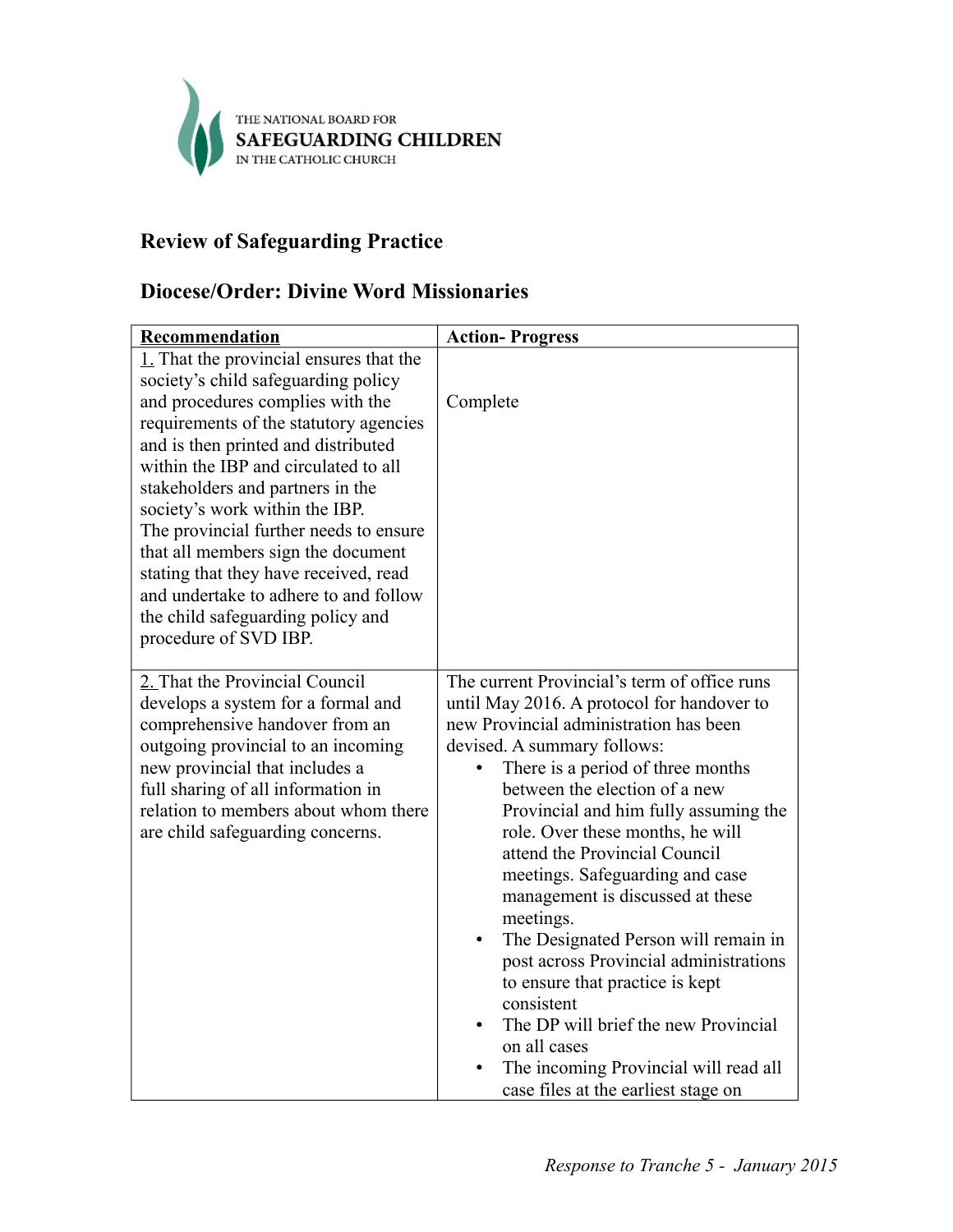

|                                                                                                                                                                                                                                                                                                                                                                                                                        | assuming the role<br>It should be noted that over the last 2 years<br>there has been a concerted effort to have<br>child safeguarding prioritised as an issue<br>within the Province. It has been attended to at<br>Assemblies and other gatherings. All<br>members have become more aware of the<br>issues facing the SVD in this area.                                                                                       |
|------------------------------------------------------------------------------------------------------------------------------------------------------------------------------------------------------------------------------------------------------------------------------------------------------------------------------------------------------------------------------------------------------------------------|--------------------------------------------------------------------------------------------------------------------------------------------------------------------------------------------------------------------------------------------------------------------------------------------------------------------------------------------------------------------------------------------------------------------------------|
| 3. That the provincial actively seeks<br>and ensures a review of all relevant<br>case file material that needs to be on<br>the society's case management files,<br>from whatever sources both within<br>SVD IBP and elsewhere.                                                                                                                                                                                         | Complete. Where information could be<br>sourced on members from other Provinces,<br>this was done. Information was also sourced<br>from Granada archives.                                                                                                                                                                                                                                                                      |
| 4. That the provincial as a matter of<br>urgency ensures that detailed risk<br>assessments and risk management<br>plans are conducted, put in place and<br>implemented for all SVD IBP<br>members about whom there are child<br>safeguarding concerns. These plans<br>should be implemented with the<br>knowledge, agreement and support of<br>the relevant police and child<br>protection social service departments. | Risk management plans were mostly in place<br>at the time of the review. Any outstanding<br>work was completed immediately after.<br>Safety (risk management) plans have been<br>provided to the local Tusla care areas. The<br>Gardai are aware of the cases and the<br>existence of safety plans.                                                                                                                            |
| 5. That the provincial ensures that the<br>training needs identified in the<br>ongoing internal audit are quickly met<br>and that the training goals included in<br>the Child Safeguarding Plan drawn up<br>by the designated person are<br>resourced and achieved within the<br>identified timeframes.                                                                                                                | This work is ongoing. The Provincial office<br>maintains a training audit. All members in<br>active ministry have completed core Church<br>safeguarding training and this is provided on<br>a rolling basis. A series of workshops on the<br>revised SVD Child Safeguarding Policy were<br>completed and attended by all members. Role<br>specific training has been availed of and<br>more will be facilitated in the Summer. |
| 6. That the provincial, in consultation<br>with the Provincial Council,<br>designated person and the NBSCCCI<br>select and appoint a group of                                                                                                                                                                                                                                                                          | A safeguarding committee has recently been<br>established. Up until the forming of this<br>group, the designated person acted as<br>safeguarding coordinator and fulfilled the                                                                                                                                                                                                                                                 |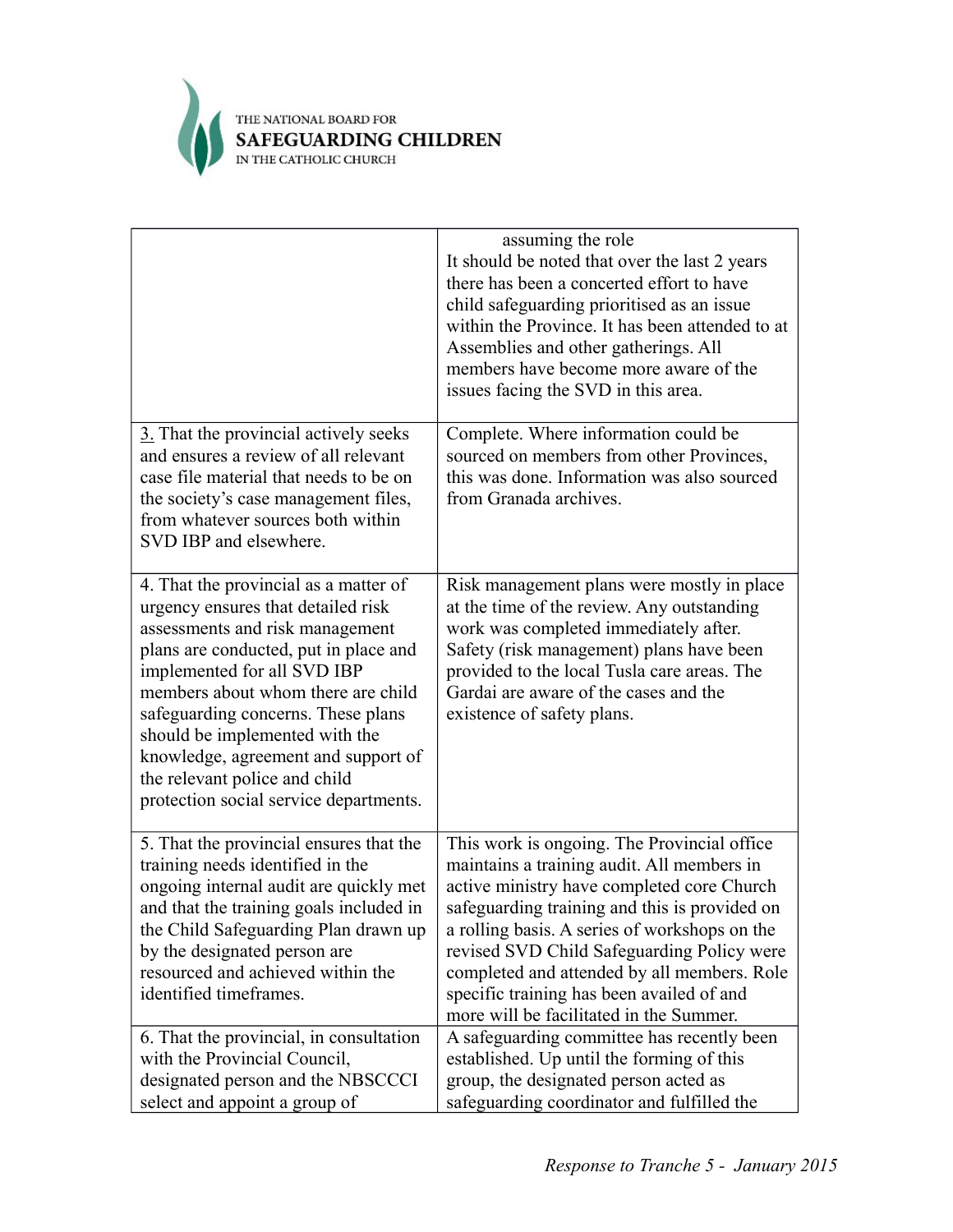

| knowledgeable, skilled and<br>motivated people who will act as a<br>safeguarding committee for the SVD<br>IBP for an initial period of three years.                                                                                                                                                                       | functions of a safeguarding committee<br>(policy review, training, self-audits).                                                                                                                                                                                                                                                                                                                                                                                                                                                                                           |
|---------------------------------------------------------------------------------------------------------------------------------------------------------------------------------------------------------------------------------------------------------------------------------------------------------------------------|----------------------------------------------------------------------------------------------------------------------------------------------------------------------------------------------------------------------------------------------------------------------------------------------------------------------------------------------------------------------------------------------------------------------------------------------------------------------------------------------------------------------------------------------------------------------------|
| 7. That the provincial and the<br>Provincial Council put plans in place<br>for the orientation and briefing of<br>SVD priests and brothers who return<br>to Ireland for holidays or to retire.                                                                                                                            | For returning SVD's (for holiday, to retire or<br>to return to work in Ireland), a system is in<br>place whereby the Provincial seeks a<br>testimonial from the Provincial of the country<br>in which the man is living. The man is given<br>an induction pack which includes the SVD<br>IBP child safeguarding policy and he is<br>advised of the NBSCCCI review report and<br>told to read it. The designated person<br>facilitates an awareness raising workshop<br>with returning men, when there are a few<br>awaiting this.<br>The safeguarding committee are taking |
|                                                                                                                                                                                                                                                                                                                           | responsibility for this area.                                                                                                                                                                                                                                                                                                                                                                                                                                                                                                                                              |
| 8 The provincial should convene a<br>small working group to examine how<br>child safeguarding communications<br>can be developed, strengthened and<br>supported within the SVD IBP and the<br>wider society and to develop an<br>appropriate, comprehensive and<br>effective Child Safeguarding<br>Communications Policy. | An informal review of current<br>communication approaches has taken place,<br>looking at methods of communicating<br>internally (newsletters, workshops,<br>assemblies) and externally (newsletters,<br>website). The safeguarding committee will<br>take responsibility for the formal review and<br>will invite SVD's in to the discussion who<br>have expertise in the area of communications.<br>This will be complete by July 2015.                                                                                                                                   |
| 9 That the Provincial Council of SVD<br>IBP request the assistance of other<br>Church authorities and of the<br>NBSCCCI in developing a<br>comprehensive approach to<br>meeting the needs of victims of<br>clerical child sexual abuse by<br>members of the society.                                                      | Our response to victims of abuse is outlined<br>in our child safeguarding policy. The review<br>referred to how the SVD need to consider the<br>needs of victims and how to reach out to<br>victims in foreign countries. Both the<br>designated person and the Provincial are part<br>of peer consultation groups and will consult<br>with peers (other missionary congregations)<br>around overcoming the difficulties here.<br>Relevant professional advice has also been<br>sought in this area and we will continue to do                                             |